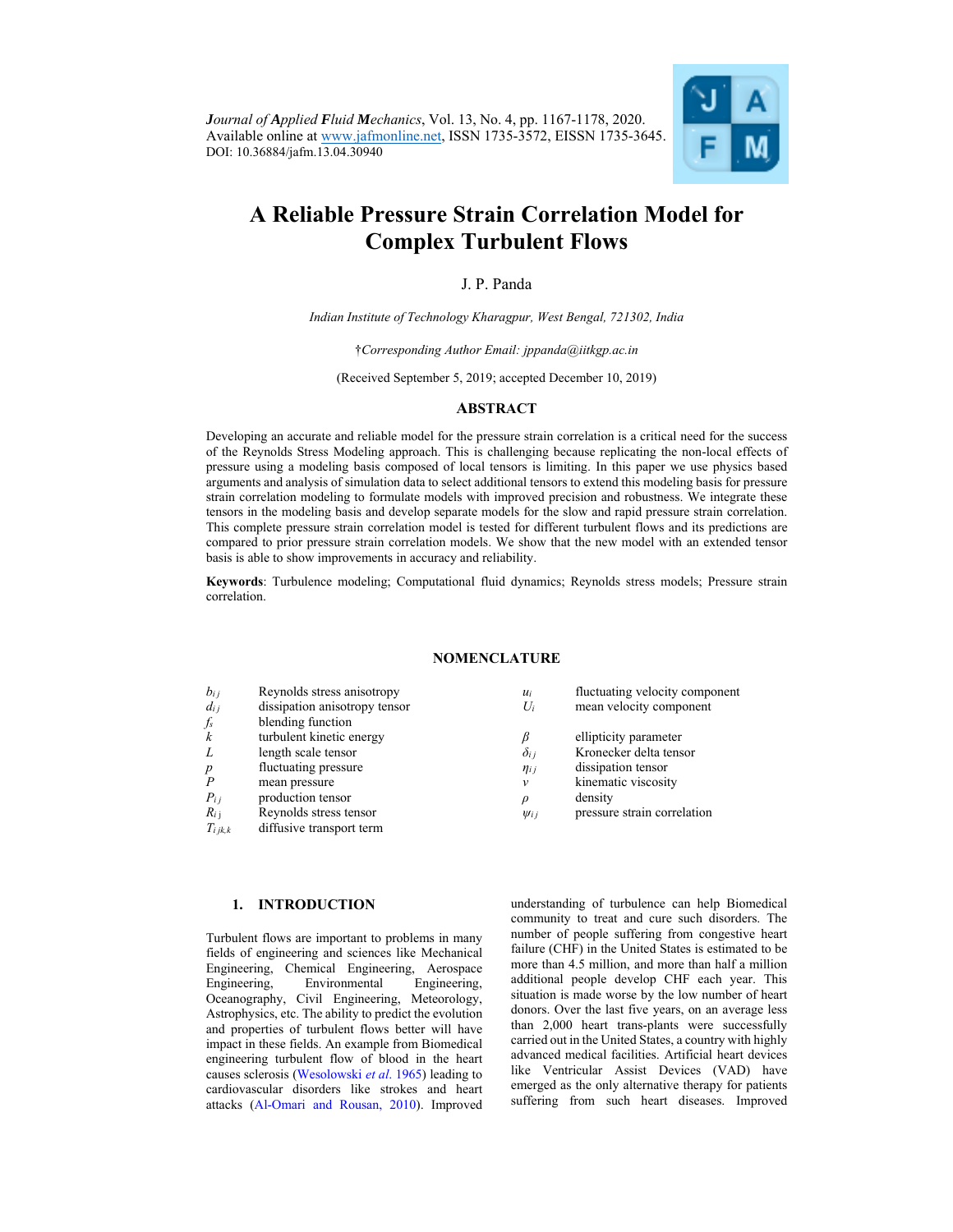prediction of cardiovascular turbulence can aid in faster and more reliable design of these devices (Bachmann *et al*. 2000; Zhang *et al.* 2013).

In academic and industrial applications, most simulations into turbulent flow problems use turbulence models. Turbulence models are simplified relations relating high order quantities that are difficult to compute in terms of simpler flow parameters. These unknown correlations represent the actions of viscous dissipation, pressure-velocity interactions, etc. For example pressure strain correlation is a non-local phenomenon and is difficult to compute. Using models for pressure strain correlation, it is expressed as a function of Reynolds stresses, dissipation and mean velocity gradients which are local quantities. This enables estimation of the pressure strain correlation and its effects on flow evolution in a simpler manner which is computationally inexpensive also. Turbulence models are an important component of all computational fluid dynamics software and are used in almost all simulations of fluid flows of engineering importance.

Most industrial applications use simple two-equation turbulence models like the  $k - ε$  and  $k - ω$  models. However recent emphasis in the scientific community has shifted to Reynolds stress models (Hanjalić and Launder 2011; Durbin 2017; Klifi and Lili 2013; Mishra and Girimaji 2014; Jakirlić and Maduta 2015; Manceau 2015; Eisfeld *et al*. 2016; Schwarzkopf *et al*. 2016; Moosaie and Manhart 2016; Lee *et al*. 2016; Mishra and Girimaji 2017; Panda *et al*. 2018; Sun *et al*. 2017; Mitra *et al*. 2019a,b). Reynolds stress models have the potential to provide better predictions than turbulent viscosity based models at a computational expense much lower than Direct Numerical Simulation (DNS) or Large Eddy Simulations (LES) based studies. They may be able to model the directional effects of the Reynolds stresses and additional complex interactions in turbulent flows (Johansson and Hallbäck 1994). They have the ability to accurately model the return to isotropy of decaying turbulence and the behavior of turbulence in the rapid distortion limit (Pope 2000). The important difference between the popular eddy viscosity models and Reynolds Stress Modeling method is the computation of the components of the Reynolds stress. In 2-equation models like the  $k - \varepsilon$  and  $k - \omega$  models, the turbulent kinetic energy is computed. Then the eddy-viscosity hypothesis is used to determine the components of the Reynolds stress tensor from the turbulent kinetic energy and the mean velocity gradient. The eddy viscosity hypothesis is somewhat accurate for simple sheared flows, it gets unsatisfactory for complex turbulent flows with mean streamline curvature, zones of recirculation, turbulent separation and reattachment, etc. Reynolds Stress Models use explicit transport equations for the components of the Reynolds stress. This ensures that these models can account for complex physics, deal with high degrees of anisotropy and provide more accurate results.

Reynolds stress models use equations for the transport of the individual components of the Reynolds stress tensor. This Reynolds stress transport equation forms the foundation of the Reynolds stress modeling approach and is given by Pope (2000).

$$
\partial_t \overline{u_i u_j} + U_k \frac{\partial \overline{u_i u_j}}{\partial x_k} = P_{ij} - \frac{\partial T_{ijk}}{\partial x_k} - \eta_{ij} + \psi_{ij}
$$

Where,

$$
P_{ij} = -\overline{u_k u_j} \frac{\partial u_i}{\partial x_k} - \overline{u_i u_k} \frac{\partial u_j}{\partial x_k},
$$
  
\n
$$
T_{kij} = \overline{u_i u_j u_k} \frac{\partial u_i}{\partial x_k} - \nu \frac{\partial \overline{u_i u_j}}{\partial x_k} + \delta_{jk} \overline{u_i \frac{p}{\rho}} + \delta_{ik} \overline{u_j \frac{p}{\rho}}
$$
  
\n
$$
\eta_{ij} = -2\nu \frac{\overline{\partial u_i} \frac{\partial u_j}{\partial x_k}}{\partial x_k \partial x_k}, \psi_{ij} = \frac{\overline{p}}{\rho} \frac{\overline{\partial u_i}}{\overline{\partial x_j}} + \frac{\partial u_j}{\partial x_i}
$$
(1)

The turbulence production process is represented by  $P_{i,i}$  and represents transfer of energy from the mean velocity field to the turbulent fluctuations.  $\eta_i$  j represents the dissipation process where the turbulent kinetic energy is lost as internal energy. The turbulent transport process is represented by Ti jk and has contributions from viscous diffusion, pressure transport and turbulent convection. Finally  $\psi$ <sub>i</sub> i represents the pressure strain correlation and redistributes turbulent kinetic energy among the components of the Reynolds stresses. Of these terms, production is the only process that is closed at the single point level. The other terms require models for their closure. The accuracy of the Reynolds stress modeling approach depends on the quality of the models developed for these turbulence processes. Out of these the modeling of the pressure strain correlation is considered to be the most important.

The pressure strain correlation of turbulence consists of two components- the slow pressure strain correlation modeling the non-linear interactions in between the fluctuating velocity field and the rapid pressure strain correlation modeling the interactions between the mean velocity and the fluctuating velocity field. This is shown in the Poisson equation for pressure Pope (2000).

$$
\frac{1}{\rho}\nabla^2(p^R + p^S) = -2\frac{\partial u_j}{\partial x_i}\frac{\partial u_i}{\partial x_j} - \frac{\partial^2 u_i u_j}{\partial x_i \partial x_j}
$$
(2)

Here  $p<sup>R</sup>$  and  $p<sup>S</sup>$  are the rapid and slow components of pressure. On the right-hand side of Eqs. (2), the first term represents linear interactions between the fluctuating velocity field with the mean velocity gradient and the second term represents the nonlinear interactions in between the fluctuating velocity field.

Due to its importance there have been many attempts to develop closure models for the pressure strain correlation. Chou (1945) established the formulation for the second moment closure approach and introduced the pressure strain correlation term. Rotta (1951) developed a linear closure for the slow pressure strain correlation term using a modeling expression that was linear in the Reynolds stresses. Launder *et al*. (1975) developed a model for the complete pressure strain correlation. They developed a novel closure for the rapid pressure term and incorporated the model of Rotta (1951) for the slow pressure strain correlation. Jones and Musonge (1984) attempted to develop pressure strain correlation models that could be applicable for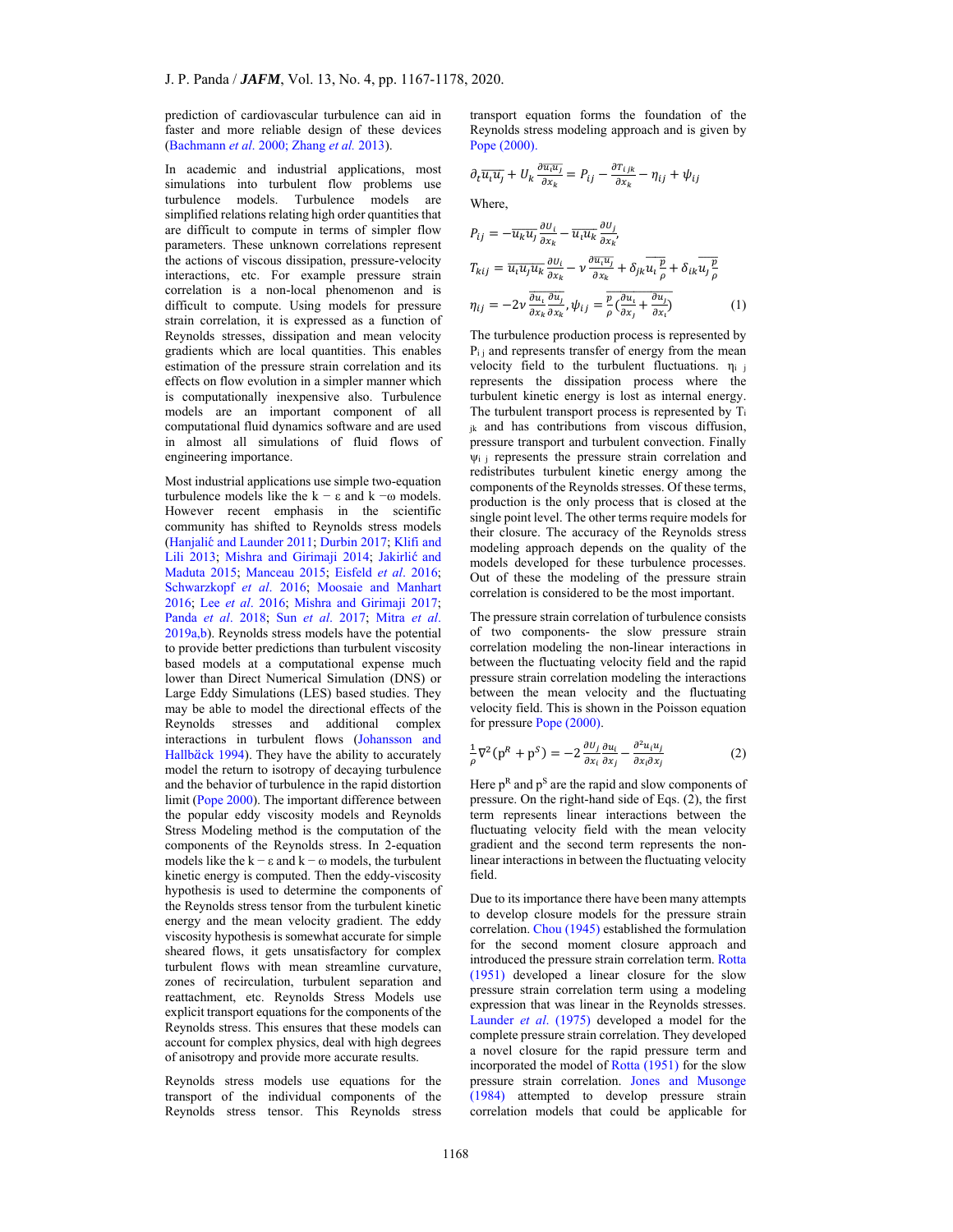complex recirculating flows. Their model expression was similar to Launder *et al*. (1975) but the closure coefficients were calibrated to different values determined by the best agreement with their data for high Reynolds number homogeneous flows. Sarkar and Speziale (1990) developed a nonlinear extension for the slow pressurestrain correlation for high Reynolds number flows. This model was able to show improved agreement with the non-linear trends in the return to isotropy behavior. This was extended to a fully non-linear quadratic model for the complete pressure strain correlation in Speziale *et al*. (1991). Johansson and Hallbäck (1994) formulated a non-linear model for the rapid pressure strain correlation with terms in the expression that are of the fourth order in the Reynolds anisotropy tensor. This model showed improved agreement for some homogeneous turbulent flows.

There remain deficiencies in the performance of established models for the pressure strain correlation. These deficiencies are two-foldlimitations in accuracy and limitations in realizability.

Available pressure strain correlation models have unsatisfactory accuracy in many important classes of flows. For example in vorticity dominated flows their predictions may not be satisfactory. For these flows linear stability theory, experiments and DNS show growth in the turbulent kinetic energy. However established models predict that turbulence is decaying in these cases Blaisdell and Shariff (1996). Similarly the predictions of available pressure strain correlation models are inadequate in non-equilibrium turbulent flows, flows with swirl and re-circulation, etc. Mishra and Girimaji (2015, 2019).

Most pressure strain correlation models suffer from realizability violations. Realizability conditions ensure that the predictions of the turbulence model are consistent with a stochastic process. The pressure strain correlation models available lead to realizability violations at or in the neighborhood of the two-component limit of turbulence (Mishra and Girimaji, 2016). While the two-component limit is termed as a limiting state for the Reynolds stresses, it is found in many engineering flows. For example in near wall turbulence the state of the Reynolds stress tensor is extremely close to the two-component limit with the wall normal component of the Reynolds stresses being negligible. Such realizability violations in important flows limit the applicability of pressure strain correlation models.

Most classical pressure strain correlation models have focused on the closure modeling expression and the values of the closure coefficients to improve the performance of models. With respect to the model expression there has been a trend to-ward more complex terms that are non-linear in the Reynolds stress tensor Speziale *et al*. (1991). For example while the model of Launder *et al.* (1975) was linear in the Reynolds stress tensor, the model of Speziale *et al*. (1991) is quadratic and the model of Johansson and Hallbäck (1994) is fourth order. With respect to the closure coefficients, investigations have tried to

calibrate them to more specialized data sets from experiments and DNS. Investigators have also made the closure coefficients functions of the invariants of the Reynolds stress tensor. This allows additional degrees of freedom in the modeling expression and enables better agreement with additional data sets. However the improvements due to such steps have been incremental. The central issues of unsatisfactory accuracy in specific important classes of flow or the issues with realizability are still present and important.

Some investigations have raised questions about the inadequacy of the modeling basis used in pressure strain correlation closures. The modeling basis is composed of the set of tensors used in the modeled constitutive equation for the pressure strain correlation. In classical one-point closure modeling these are one-point tensors including the Reynolds stress anisotropies, the turbulent kinetic energy and the dissipation. The set of tensors used in the modeling basis determines the type and extent of information about the turbulent flow field that is avail-able in the model formulation. In an incompressible flow pressure is governed by the Poisson equation. Due to the elliptic nature of this governing equation the pressure strain correlation is not a one-point tensor and attempts to model it using one-point tensors may be limited. Reynolds and Kassinos (1995) have claimed that in rotationdominated turbulent flows, the modeling basis for the pressure strain correlation is limited. They introduced additional non-local tensors to the modeling basis like stropholysis, circulicity, etc. Cambon *et al*. (1992) have also claimed that additional tensors may be needed to model the pressure strain correlation in rotation-dominated flows. However both these models use non-local tensors that may not be avail-able in an engineering application. Mishra and Girimaji (2010) and Mishra and Girimaji (2013) have carried out a spectral analysis to outline the manner in which the modeling basis is limited and the manner in which it affects the ability of the model to replicate specific features of turbulent flows.

If the limitations in the pressure strain correlation models are due to limited modeling basis, there are three important questions to be answered:

- 1. What tensors need to be added to the modeling basis to have additional information that is relevant for modeling.
- 2. While many different correlations and turbulent statistics may be added to the modeling basis and may offer different degrees of benefit, we must identify the optimal tensors to be added.
- 3. Finally with these added tensors, how much improvement can we show in the performance of single-point pressure strain correlation models.

In this paper we address these questions in order. Using physics based arguments we outline a set of tensors to be added to the modeling basis for the slow pressure strain correlation and separately for the rapid pressure strain correlation. We show that these tensors add missing information to the modeling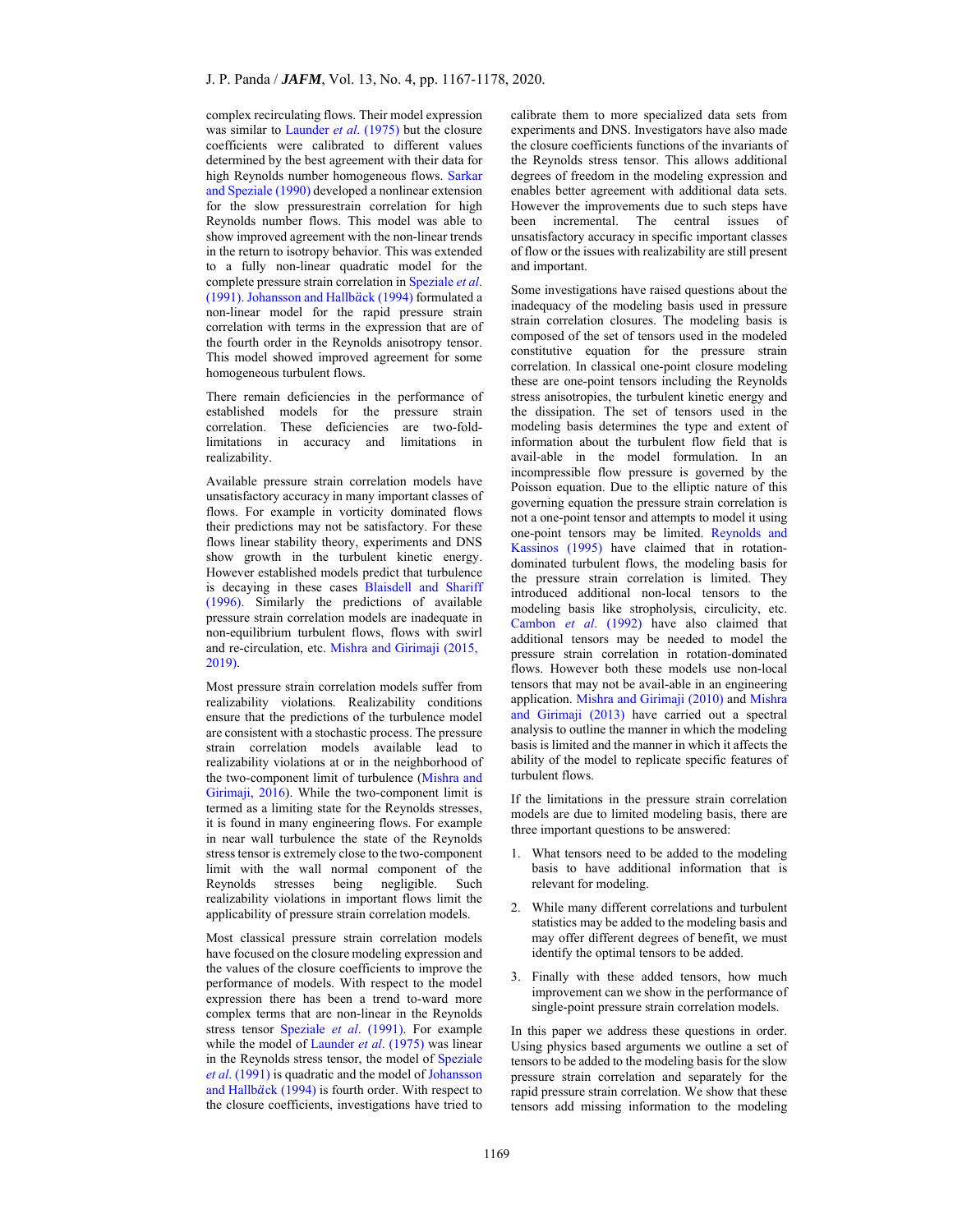effort that is important to improve the potential performance of pressure strain correlation closures. We develop a complete model for the pressure strain correlation using this extended modeling basis. This model is tested for a range of mean flows while compared to DNS results. In this investigation, we use the popular models of Launder *et al*. (1975) and Speziale *et al*. (1991) for comparison. The present model shows improved agreement with DNS results and significant improvements over these earlier pressure strain correlation models.

# **2. THEORETICAL AND MATHEMATICAL DETAILS**

In this section we outline our procedure to select specific tensors to the modeling basis for the pressure strain correlation. During this process, physical arguments for the choice of specific tensors and the particular benefits that they offer, with respect to the modeling of definite features of the pressure velocity interaction term. We demarcate this procedure sequentially, first for the slow pressure strain correlation model and then for the rapid pressure strain correlation model. During this selection, we try to consider tensors that are still single point and are available in the engineering single point modeling methodology. Following this selection, we develop the individual slow and rapid pressure strain correlation models with this expanded modeling basis.

# **2.1 Slow Pressure Strain Correlation Modeling Basis**

Considering the slow pressure strain correlation model, we commence with the details of the rate of dissipation tensor. The rate of dissipation tensor can be decomposed into its deviatoric and isotropic components**:** 

$$
\eta_{ij} = D_{ij} + \frac{2}{3}\eta \delta_{ij} \tag{3}
$$

Here,  $\eta = \frac{\eta_{ii}}{2}$  and  $D_{i,j}$  is the deviatoric component of the rate of dissipation tensor.

Traditionally, the deviatoric component of the rate of dissipation tensor is combined with the pressure strain correlation mechanism and the two are modeled together (Lumley and Newman, 1977)

$$
\psi_{ij} = D_{ij} + \psi'_{ij} \tag{4}
$$

In flows where the Reynolds number is large dissipation can be assumed to be isotropic  $D_i = 0$ . In most Reynolds Stress Modeling investigations this assumption is adopted and it is assumed that the rate of dissipation tensor is nearly isotropic. For all practical modeling purposes,  $\psi$ <sub>i</sub> j is the slow pressure strain correlation only. However recent direct numerical simulation studies suggest that this assumption is inadequate Kim *et al*. (1987); Lee and Reynolds (1985b). For example in near wall turbulence this assumption is unsatisfactory Lee and Reynolds (1985b). In fact Yeung and Brasseur (1991) have proved that if the large scale structures in a turbulent flow are anisotropic the small scale

turbulent motions will have a significant level of anisotropy. Due to these arguments the assumption of the isotropy of the rate of dissipation is a significant shortcoming and causes deficiencies in the slow pressure strain correlation model. To address the shortcomings due to this assumption we introduce the dissipation anisotropy tensor  $(d_{ii})$  in the modeling basis:

$$
d_{ij} = \frac{\eta_{ij}}{\eta} - \frac{2}{3}\delta_{ij}
$$
 (5)

This tensor allows the model to have information about the anisotropy in the rate of dissipation mechanism and should improve the predictions of the models especially in the inhomogeneous flows.

There is a direct proportionality between anisotropy of large scale stress bearing eddies and the dissipative eddies at the small scales (Jakirlić and Hanjalić 2002). From this assumption, the dissipation anisotropy can be modeled in terms of the Reynolds stress anisotropy (Warrior *et al.* 2014).

$$
d_{ij} = 2f_s b_{ij} \tag{6}
$$

The blending function appeared in above equation ensures a smooth transition from anisotropic turbulence to isotropic turbulence (Jakirlić and Hanjalić, 2002). The blending function was defined in terms of the second and third invariants of Reynolds stress anisotropy as defined in (Warrior *et al.* 2014).

A considerable amount of information required for the closure modeling of the terms in the Reynolds Stress Models is contained in the two-point correlation tensor,  $R_{i,j}(\vec{x}, \vec{r}) = u_i(\vec{x})u_j(\vec{x} + \vec{r})$ . The twopoint correlation contains significant information about the dissipation and the pressure strain correlation, both of which can be expressed as functionals of the two-point correlation. The twopoint correlation also has important information about the turbulent length scales. As the two-point correlation is non-local it is not used in the singlepoint modeling basis. This causes another significant shortcoming in classical Reynolds Stress Models that is the assumption of a single integral length scale. This is markedly true in flows where the geometry of the flow domain or body forces lead to a coordinate direction in the flow being decidedly preferred. For example axisymmetric expansion and axisymmetric contraction mean flows. In many anisotropic turbulent flows, the characteristic length scale is observed to be varying in different directions Panda *et al*. (2017); Tietjens and Prandtl (1934). At the most basic level, we must try to include this anisotropy in the length scale in the modeling basis for the pressure strain correlation. We introduce the length scale anisotropy tensor  $(l_{i j})$  in the modeling basis and derive it as follows. The length scale information tensor  $(L_{i,j})$  is defined as:

$$
\eta_{ij} = \frac{3}{4} \frac{k^{\frac{3}{2}}}{\eta} (c^* \n_1 b_{ij} + c^* \n_2 d_{ij})
$$
\n(7)

A scaling factor 1 is defined as  $\frac{k^{3/2}}{n}$ . The expression for the length scale anisotropy is given by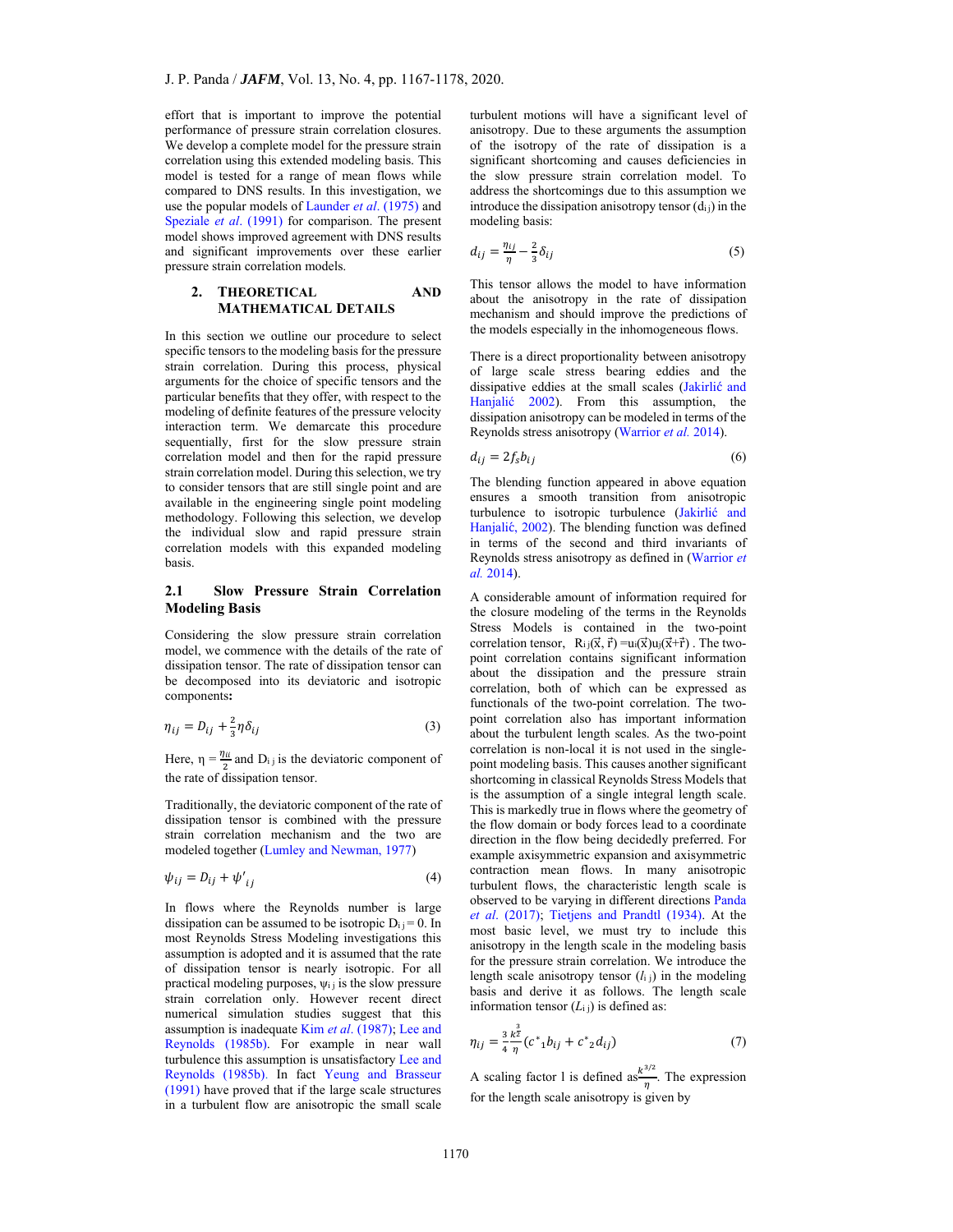$$
l_{ij} = \frac{L_{ij}}{l} = \frac{3}{4} (c^* \, 1 b_{ij} + c^* \, 2 d_{ij}) \tag{8}
$$

This derivation can be found in detail in Panda *et al*. (2017).

#### **2.2 Rapid Pressure Strain Correlation Modeling Basis**

Considering the rapid (or linear) pressure strain correlation term, we address the level of information used to characterize the state of the turbulent flow field. One of the key shortcomings in the Reynolds Stress Modeling approach to pressure strain correlation closures is the use of only the Reynolds stress tensor to describe the state of the turbulent flow field. This leads to a coarse grained description that limits the potential accuracy of the rapid pressure strain correlation model. Mishra (2014); Mishra and Girimaji (2010, 2013, 2014, 2015) have made important insights about the specific limitations due to this level of characterization of the turbulent flow field. They have shown that turbulent flow fields with the same Reynolds stresses can have very different internal structuring and lead to very different evolution Mishra and Girimaji (2010, 2013). Using spectral analysis, they have established a universal evolution (termed the statistically most likely behavior) that is dependent on the mean velocity gradient. This behavior was shown to be highly dependent on the mean velocity gradient of the flow Mishra and Girimaji (2013, 2014). At the primary level, including information about the local mean velocity gradients may be a good substitute for detailed multi-point information about the internal structuring of the turbulent flow field. For information about the mean velocity gradient, we introduce the invariants of the mean velocity gradient in the modeling basis. In this paper we restrict ourselves to planar mean velocity gradients. Here the information about the mean velocity field can be included using the ellipticity parameter Mishra (2014); Panda and Warrior (2018):

$$
\beta = \frac{W_{mn} + W_{mn}}{W_{mn}W_{mn} + S_{mn}S_{mn}}\tag{9}
$$

### **2.3 Integration of Additional Tensors Into Model Expressions**

To integrate these three tensors into the model expression we adopt a practical recourse. For the slow pressure strain correlation, the addition of the tensors requires that the model expression be extended. On experimenting with variants where the coefficients of the closure expression were made functions of  $d_{ij}$  and  $l_{ij}$ , we found the final model to not perform well. However the general expression for the rapid pressure strain correlation closure is retained and the closure coefficients are made functions of these three tensors. On experimenting with variations (where additional terms involving these tensors were included in the model expression) we have found that this does not negatively affect the performance of the new model. Additionally we hope that retaining the established closure expression and only changing the nature of the closure coefficients will encourage the scientific community to incorporate this model into their proprietary codes.

A most general form of the slow pressure strain correlation can be written as:

$$
\psi_{ij}^{(s)} = \beta_1 b_{ij} + \beta_2 (b_{ik} b_{kj} - \frac{1}{3} \Pi_b \delta_{ij})
$$
 (10)





Here  $b_{ij}$  is the Reynolds stress anisotropy,  $II_b$  is the second invariant of the Reynolds stress anisotropy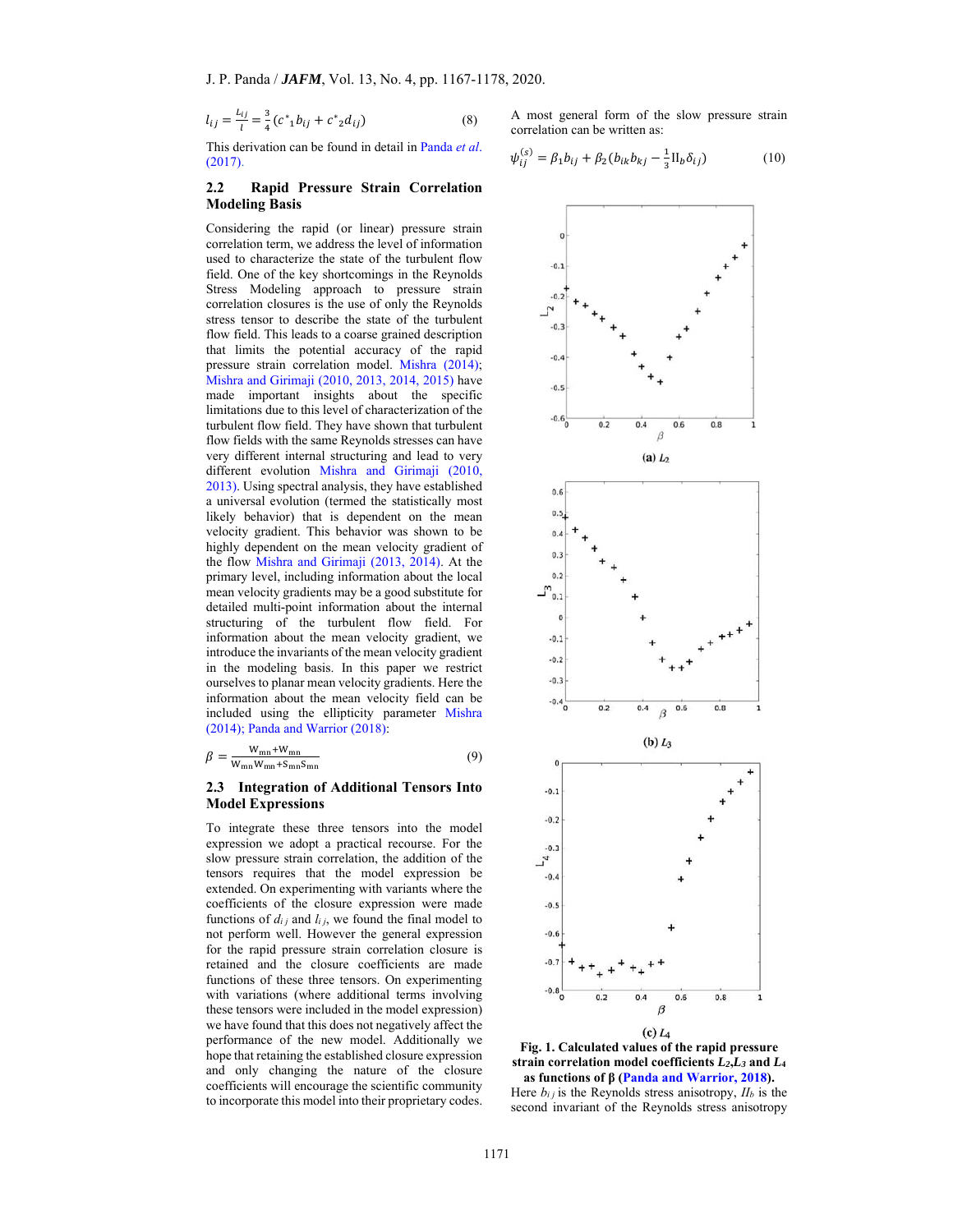tensor. In the most general case, *β1* and *β2* are assumed to be functions of the second and third invariants of the Reynolds stress anisotropy tensor. The model of Rotta (1951) assumed *β1* to be a constant and *β2* to be zero. Sarkar and Speziale (1990) assumed both  $\beta_1$  and  $\beta_2$  to be non-zero constants. The slow pressure-strain correlation used in this investigation has the model expression derived by Panda *et al*. (2017). This involves the most general expression for the slow pressure strain correlation in terms of the three tensors  $b_{i j}, d_{i j}$  and  $l_i$ *j*.

$$
\psi_{ij}^{(s)}=c_1b_{ij}+c_2d_{ij}+c_3l_{ij}+c_4(b_{ik}b_{kj}-\tfrac{1}{3}b_{mn}b_{mn}\delta_{ij})
$$

$$
+c_5\left(b_{ik}b_{kj}-\frac{1}{3}b_{mn}d_{mn}\delta_{ij}\right)+c_6(d_{ik}b_{kj}-\frac{1}{3}d_{mn}d_{mn}\delta_{ij})
$$

$$
+c_{7}\left(b_{ik}l_{kj}-\frac{1}{3}b_{mn}l_{mn}\delta_{ij}\right)+c_{8}(d_{ik}l_{kj}-\frac{1}{3}d_{mn}l_{mn}\delta_{ij})
$$

$$
+c_{9}\left(l_{ik}b_{kj}-\frac{1}{3}l_{mn}l_{mn}\delta_{ij}\right).
$$
 (11)

The values of the model coefficients have been derived in Panda *et al*. (2017) and are given by (*c1,c2,c3,c4,c5,c6,c7,c8,c9*)=(3.1,1.1,−0.6,−4.3,−15 .8,−7.2,8.4,6.6,9.8).

Considering the rapid pressure strain correlation, the linear form of the model expression is

$$
\frac{\psi_{i,j}^{R}}{k} = C_{2}S_{ij} + C_{3}(b_{ik}S_{jk} + b_{jk}S_{ik} - \frac{2}{3}b_{mn}S_{mn}\delta_{ij}) + C_{4}(b_{ik}W_{jk} + b_{jk}W_{ik})
$$
\n(12)

Here  $b_{ij} = \frac{\overline{u_i u_j}}{2k} - \frac{\delta_{ij}}{3}$  is the Reynolds stress anisotropy tensor,  $S_{ij}$  is the rate of strain term for the mean velocity field and  $W_{i,j}$  is the rate of rotation term for the mean velocity field. Following the notation of Speziale *et al*. (1991) *C2*,*C3* and *C4* are the coefficients of the rapid pressure strain correlation model.

Based on this form of the rapid pressure strain correlation, the Reynolds stress anisotropy evolution equation is derived from the Reynolds stress transport equation at the rapid distortion limit

$$
\frac{ab_{ij}}{dt} = 2b_{ij}b_{mn}S_{mn} + L_2S_{ij} +
$$
  
\n
$$
L_3(b_{ik}S_{jk} + b_{jk}S_{ik} - \frac{2}{3}b_{mn}S_{mn}\delta_{ij}) +
$$
  
\n
$$
L_4(b_{ik}W_{jk} + b_{jk}W_{ik})
$$
\n(13)

Here  $L_2 = \frac{c_2}{2} - \frac{2}{3}$ ,  $L_3 = \frac{c_3}{2} - 1$  and  $L_4 = \frac{c_4}{2} - 1$ . Once the form of the rapid pressure strain correlation model expression is fixed, the modeling reduces to determine the values of the model coefficients *C2*,*C3* and *C4* (or of *L2*,*L3* and *L4*). To integrate the additional tensor in the rapid pressure expression (the ellipticity parameter, carrying information about the mean velocity gradient) we follow the outline of Mishra and Girimaji (2013, 2014). Here the model coefficients are made explicit functions of the ellipticity parameter. To this end, we use representation theory and try to ensure that the stationary state of the anisotropy evolution equation (Eq. (12)) matches the stationary state of the Reynolds stress anisotropy tensor observed in RDT simulations Devaney (2008). Using representation

theory the values of the Reynolds stress anisotropy at equilibrium can be expressed as a polynomial function in terms of the mean rate of strain and mean rate of rotation. Based on Pope Pope (1975); Panda and Warrior (2018), the general form of this is given by

$$
b_{ij} = G_1 S_{ij} + G_2 (S_{ik} W_{kj} + W_{ki} S_{kj}) +
$$
  

$$
G_3 (S_{ik} S_{kj} + \frac{(\beta - 1)\delta_{ij}}{3})
$$
 (14)

 $G_1, G_2$  and  $G_3$  are scalars that are functions of the invariants of flow statistics. This approach can be extended to three dimensional mean flow cases (Mishra and Girimaji (2015); Panda and Warrior (2018)). In this paper, we study two dimensional mean flow cases that can be completely described using β. Using the polynomial form from Eq.  $(13)$ , and using a Matlab script to calculate values of the Reynolds stress anisotropies at the stationary equilibrium points (designated by  $b *_{11}$ ,  $b *_{22}$  and  $b *_{12}$ ), *G1*,*G2* and *G3* can be expressed in terms of these stationary values of the Reynolds stress anisotropies

$$
G_1 = \frac{b_{11}^* - b_{22}^*}{\sqrt{2(1-\beta)}}
$$
  
\n
$$
G_2 = -\frac{b_{12}^*}{\sqrt{\beta(1-\beta)}}
$$
  
\n
$$
G_1 = \frac{b_{11}^* + b_{22}^*}{(1-\beta)/3}
$$
 (15)

At the stationary states for the Reynolds stress anisotropy, the evolution equation Eq. (12) simplifies to

$$
2b_{ij}^{*}b_{mn}^{*}S_{mn} + L_{2}S_{ij} + L_{3}
$$
  
\n
$$
(b_{ik}^{*}S_{jk} + b_{jk}^{*}S_{ik} - \frac{2}{3}b_{mn}^{*}S_{mn}\delta_{ij})
$$
  
\n
$$
+L_{4}(b_{ik}^{*}W_{jk} + b_{jk}^{*}W_{ik}) = 0
$$
\n(16)

Here  $b_{ij}^*$  is the value of the Reynolds stress anisotropy at the stationary state.

Replacing  $b^*$ <sub>*ij*</sub> in Eq. (15) by the polynomial form from Eq. (13), we get a equation for the coefficients *L2,L3,L4* as functions of *G1,G2,G3*

$$
L_2 = -2(1 - \beta)G_1^2 - 4\beta(1 - \beta)G_2^2 + \frac{(1 - \beta)^2}{3}G_3^2
$$
  
\n
$$
L_3 = -(1 - \beta)G_3
$$
  
\n
$$
L_4 = 2(1 - \beta)G_2
$$
 (17)

According to Crow (1968) the value of the *C2* (and the *L2*) coefficient should be fixed. This Crow Constraint just improves the initial evolution of the turbulent flow. In this paper we choose to not follow this constraint. Many popular models like the model of Speziale *et al*. (1991) do not follow this constraint. Substituting the values of *G1*,*G2* and *G3* computed in Eq. (14) into the Eq. (16), we get the values of  $L_2, L_3$ and L4. The detailed steps of derivation is available in Panda and Warrior (2018).

At this point, we have outlined the additional tensors to be added to the modeling basis for the pressure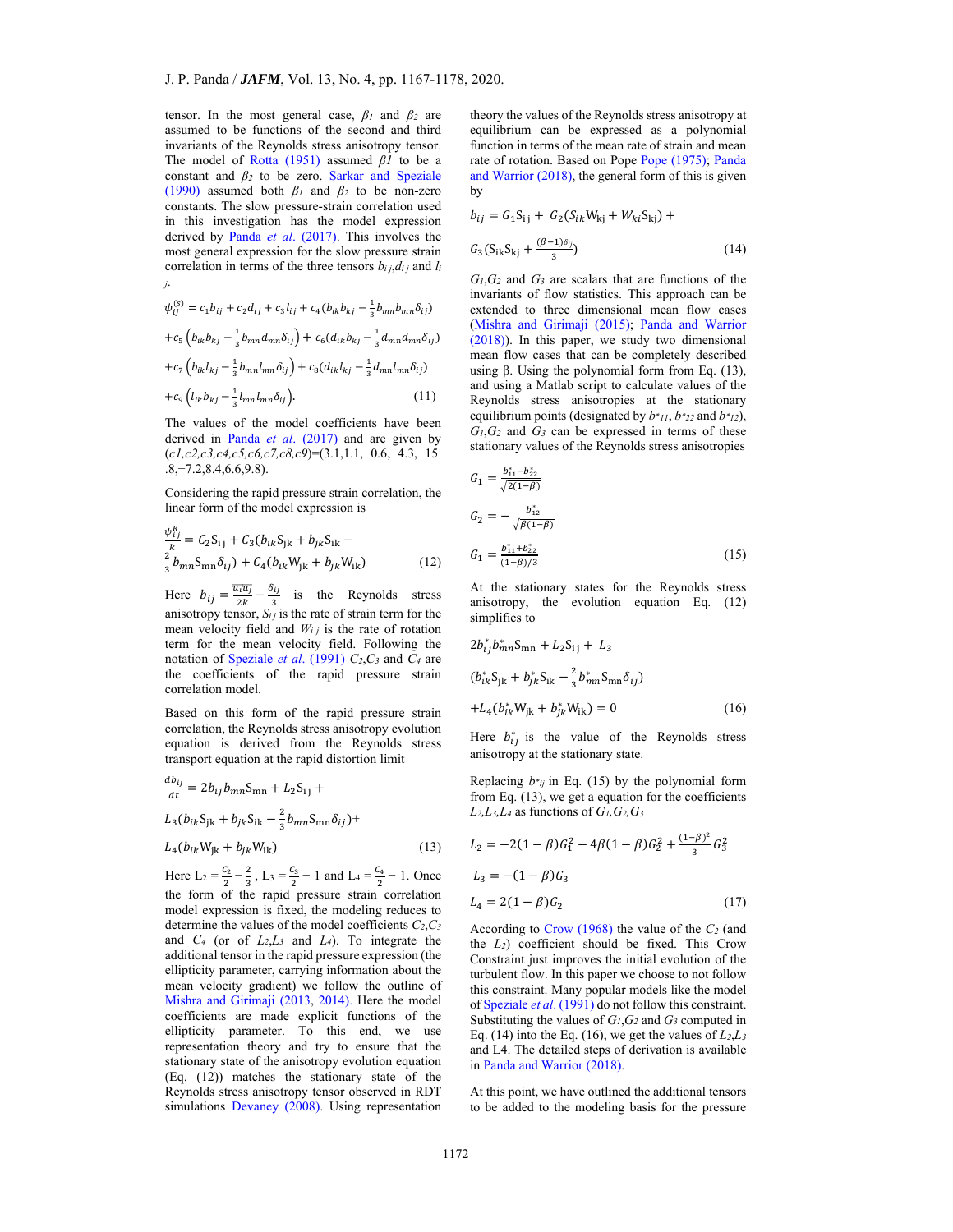strain correlation and the specific reasons for their addition. The slow and rapid pressure strain correlation models with these additional tensors have been formulated. In the next section we use these two model expressions together to simulate the evolution of general turbulent flows that are far off the limiting states of turbulence. This methodology follows the procedure counseled by Speziale *et al*. (1992), where they have warned against testing models of the rapid and slow pressure strain correlation in isolation. During the test cases, the turbulent kinetic energy (k  $=\frac{\overline{u_l u_l}}{2}$ ) evolves as

$$
\frac{dk}{dt} = P - \eta \tag{18}
$$

The modeled evolution equation for the dissipation is

$$
\frac{d\eta}{dt} = C_{\eta 1} \frac{\eta}{k} P - C_{\eta 2} \frac{\eta^2}{k} \tag{19}
$$

The values of the coefficients are taken as  $C_{\eta1} = 1.44$ and  $C_{12} = 1.88$ .

### **3. RESULTS AND DISCUSSION**

In this section, the present pressure strain correlation model is tested for a wide variety of general turbulent flows. We ensure that these flows are general in the sense that they are not at the limiting states of decaying turbulence or the rapid distortion limit. We use the predictions of established models by Launder *et al*. (1975) and Speziale *et al*. (1991) as yard sticks to compare the performance of the present model.

The case of a homogeneous turbulent flow under mean plane strain is a benchmark test case for turbulence models. This situation happens when the fluid flow is acted upon only by load forces that are parallel to them. The fluid particle is stretched along one directions and squeezed along a perpendicular axis. In Fig. 2 the evolution of Reynolds stress anisotropy and turbulent kinetic energy is shown for plane strain mean flow. The present model predictions are shown in a solid line, the SSG and the LRR model are shown in dash-dot and dotted lines respectively. DNS data from Lee and Reynolds (1985a) is shown using unfilled circles in the figure. The predictions of the present model for both the components of the Reynolds stress anisotropy and the evolution of the turbulent kinetic energy show agreement with the DNS data. The present model is able to show some improvement in comparison to the predictions of popular models like those by Launder *et al*. (1975) and Speziale *et al*. (1991).

Turbulent flows that are dominated by rotation effects are common in many aerospace applications. Mean rotation dominated flows include many flows of importance in aerospace applications such as trailing vortex (Govindaraju and Saffman, 1971), flap-edge vortex (Brooks and Marcolini, 1986), leading-edge vortex flows, etc. This limitation means that these models (and by extension, the en-tire Reynolds Stress Modeling approach) may not be suitable for application in such important problems.

It is documented that the LRR and SSG models may not give satisfactory performance in many elliptic streamline flows. Blaisdell and Shariff (1996) have simulated homogeneous turbulence subjected to elliptic mean flows:

$$
\frac{\partial U_i}{\partial x_j} = \begin{bmatrix} 0 & 0 & -\gamma - e \\ 0 & 0 & 0 \\ \gamma - e & 0 & 0 \end{bmatrix}
$$
 (20)



**Fig. 2. Evolution of a) the Reynolds stress anisotropy b11 b) turbulent kinetic energy k for plane strain mean flow. The predictions of the present model are shown by the solid line. SSG and LRR model are shown by the dashed and dash-dot lines. The data from the direct numerical simulation of Lee and Reynolds Lee and Reynolds (1985a) is included for** 

**comparison.** 

where  $e = \sqrt{\frac{1-\beta}{2}}$  and  $\gamma = \sqrt{\frac{\beta}{2}}$ . For  $e > \gamma$  the mean flow has elliptic streamlines of aspect ratio  $E =$  $\sqrt{(y + e)(y - e)}$ . We use this data from 3 simulations with mean flows having aspect ratios E=3,2 and 1.5. The turbulent velocity field is initially isotropic and the initial  $\frac{\eta}{sk} = 0.167$ .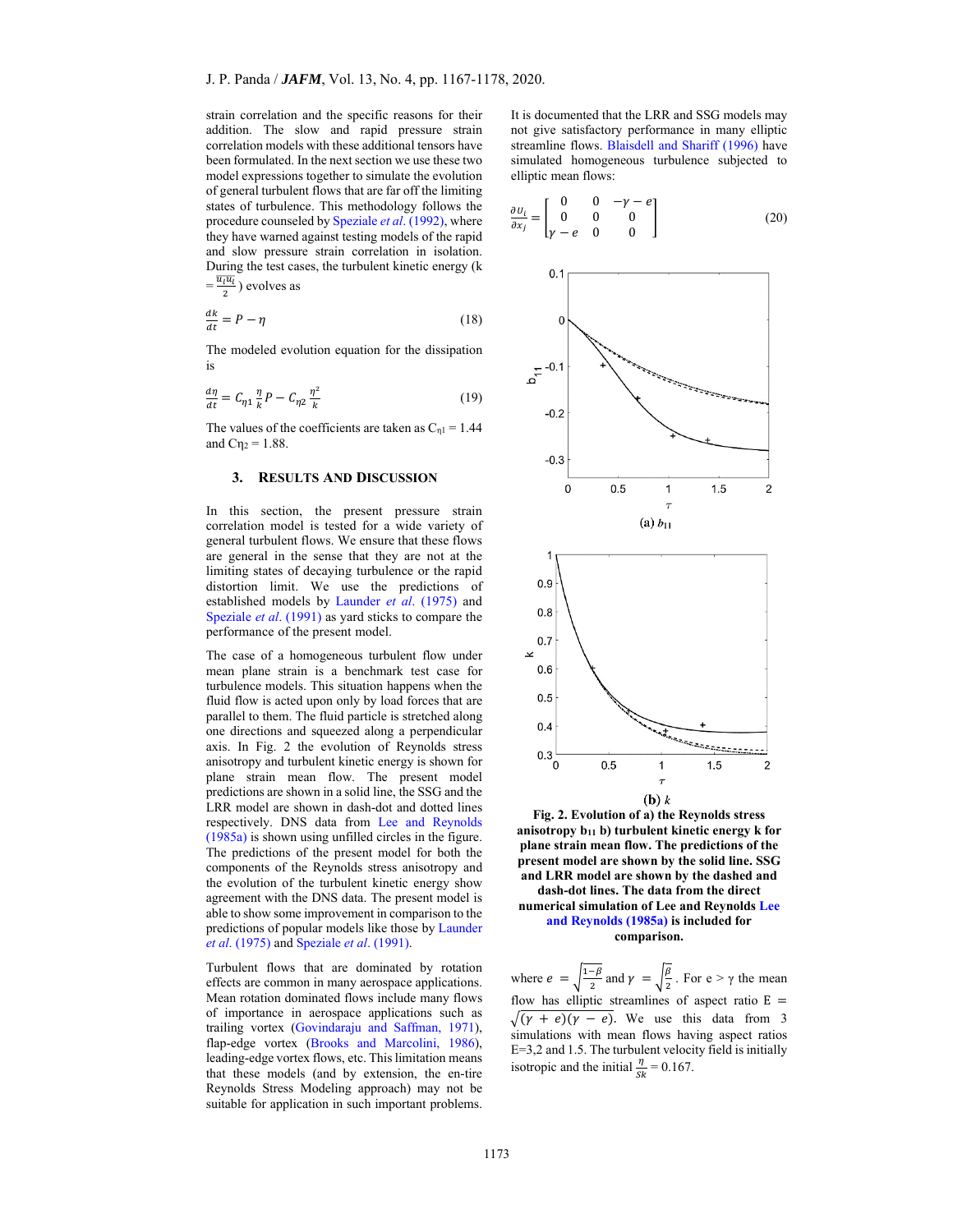

**Fig. 3. Turbulent kinetic energy evolution for elliptic flows a) E=1.5 b) E=2 c) E=3. The present model predictions are in the solid line, the SSG and the LRR model are shown in dash-dot and dotted lines. The data from the direct numerical simulation of Blaisdell and Shariff Blaisdell and Shariff (1996) is included for comparison**.

In Figs. 3 and 4 we use the data from the direct numerical simulations of Blaisdell and Shariff (1996) in elliptic streamline mean flows. Figure 3 represents the time evolution of turbulence kinetic energy for elliptic mean flow with different values of aspect ratio. For case E=1.5 in Fig. 3 (a) the LLR and SSG models predict turbulent kinetic energy growth but at a rate much lower than the DNS of Blaisdell and Shariff (1996). As the relative strength of mean rotation effect increases, in Figure 3 (b) and (c), the performance of LLR and SSG becomes less satisfactory. For the case E=3 the LLR and SSG models predict turbulent kinetic energy decay but the DNS predicts turbulent kinetic energy growth. For all 3 cases the predictions of the present model are in agreement with the DNS data qualitatively and quantitatively. Unlike LRR and SSG models, the present model predicts growth of turbulent kinetic energy for all three cases of elliptic streamline mean flow. The rate of growth of turbulent kinetic energy predicted by the present model is able to show quantitative agreement with the DNS data also.

In Fig. 4, the evolution of Reynolds stress anisotropy (b13 component) is shown. For all three values of aspect ratio the new model predictions shows improvement agreement with the DNS data of Blaisdell and Shariff (1996). Testing across a variety of elliptic streamline flows seems to suggest that the present model is able to show significant improvement in predictions of both the Reynolds stress anisotropy and the turbulent kinetic energy evolution.

An important feature to test in pressure strain correlation models is the interaction and the relative accuracy of the slow and rapid pressure strain correlation models. This needs to be tested in isolation and also in tandem at different values of Sk/ε (Mishra, 2010; Mishra *et al.* 2016). The hurdle for such testing is to find a reliable set of data from DNS or experimental studies where the only parameter that varies is Sk/ε over a large margin. In Figs. 5 and 6, we perform a exhaustive validation for the case of homogeneous sheared mean flow. This flow case is of great importance theoretically and from the point of view of the engineering applicability of the model. We use the data from Isaza and Collins (2009) where the evolution of the Reynolds stress anisotropies and the turbulent kinetic energy was collected for a range of different shear parameter S∗. This is important as it tests the performance of the slow and rapid pressure strain correlation models when used in conjunction with each other. This issue is emphasized in Speziale *et al*. (1992) where the authors comment that testing the rapid and slow pressure strain correlation models in isolation can lead to unsound and misleading results. Testing the complete pressure strain correlation model, for a range of in this manner acts as an exhaustive test of entire pressure strain correlation model as a unit where the rapid and slow models work in conjunction with each other. We select three specific cases of the shear parameter from Isaza and Collins (2009), a)  $S^* = 3 b$ )  $S^* = 15 c$ )  $S^* = 27$ . At  $S^* =$ 3, the nonlinear behavior is dominant in the flow physics and the performance depends more on the accuracy of slow pressure strain model. At  $S^* = 27$ , the linear behavior is dominant and the performance depends more on the ac-curacy of rapid pressure strain model. Finally,  $At S^* = 15$ , both linear and nonlinear physics are of equal importance in the turbulence evolution. This case tests how well the entire pressure strain correlation model works as a unit. The present model predictions matches well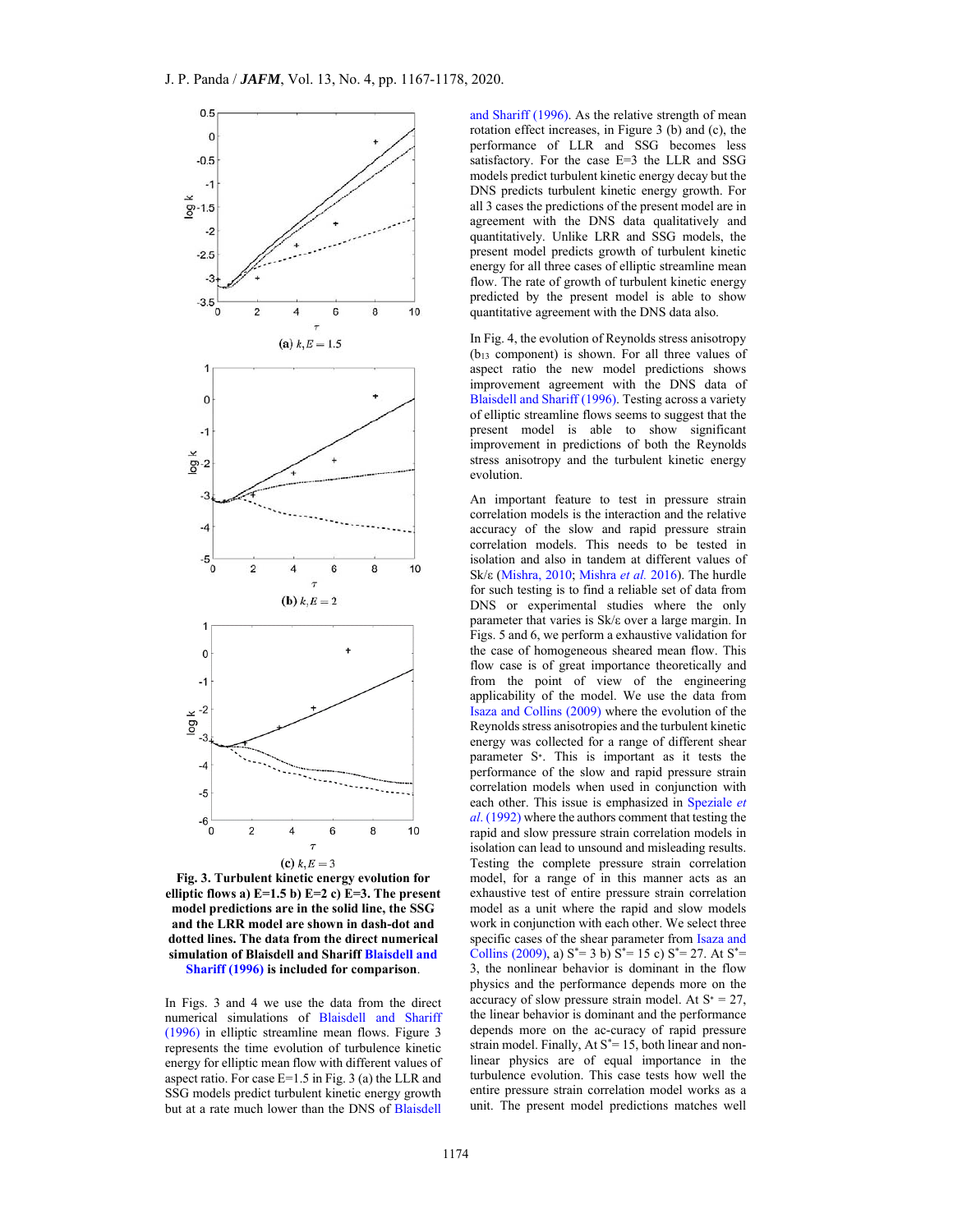with the DNS data for all three values of the shear parameter. There is a significant improvement over the predictions of both the LLR and SSG models.



**Fig. 4. Reynolds stress anisotropy b13 evolution for elliptic flows a) E=1.5 b) E=2 c) E=3. The present model predictions are in the solid line, the SSG and the LRR model are shown in dashdot and dotted lines. The data from the direct numerical simulation of Blaisdell and Shariff Blaisdell and Shariff (1996) is included for comparison.** 



**Fig. 5. Turbulence kinetic evolution for purely sheared flows a) S\*=3 b) S\*=15 c) S\*=27. The predictions of the present model are shown by the solid line, the SSG and the LRR model are shown in dash-dot and dotted lines. The data from the direct numerical simulation of Isaza and Collins Isaza and Collins (2009) is included for comparison.** 

In Fig. 7, the present model prediction of the evolution of turbulence kinetic energy is compared with the large eddy simulation data of Bardina *et al*. (1983) for purely sheared flows. The predictions of the present model are in reasonable agreement with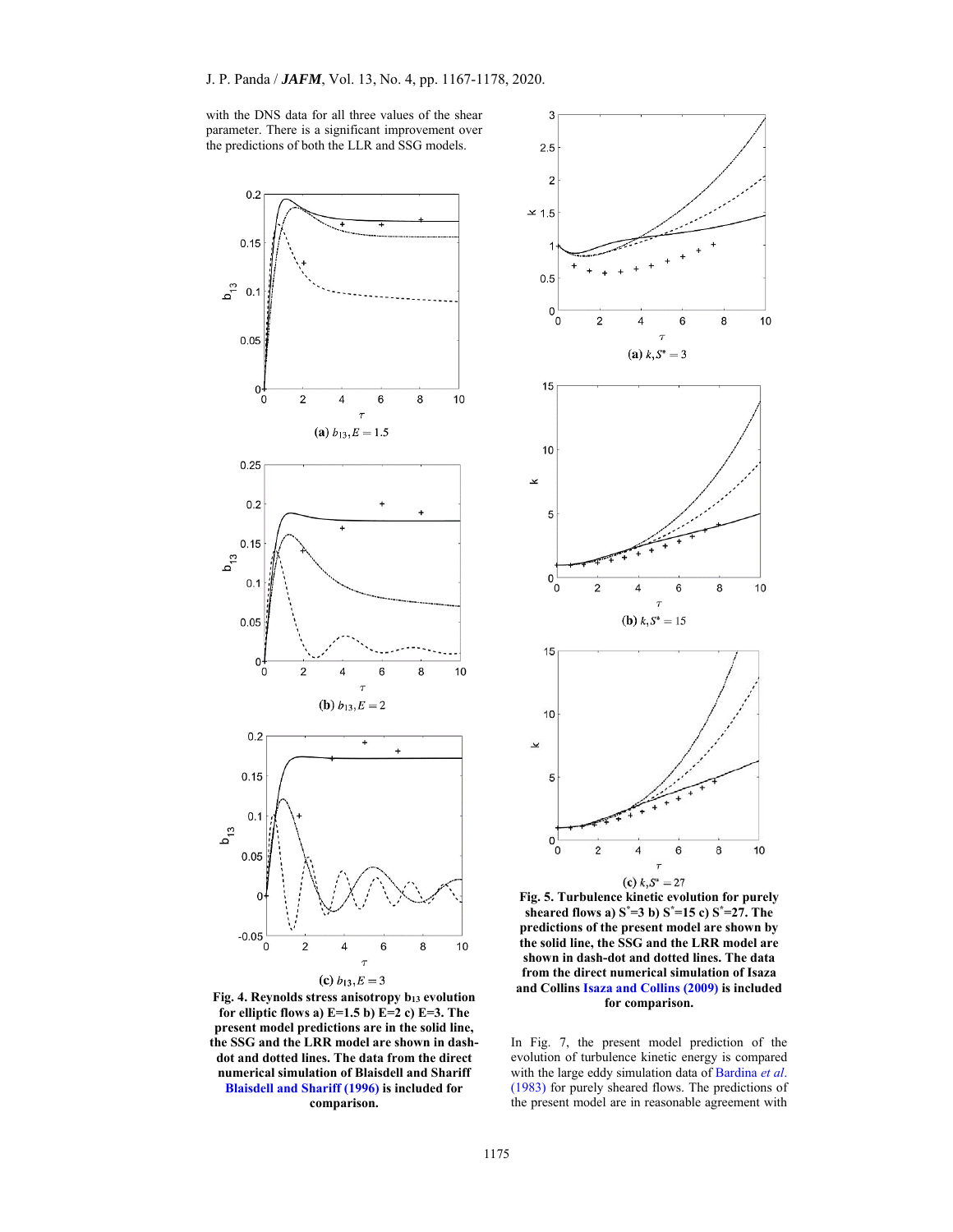the LES data and show accuracy at par with the models of LLR and SSG.



**Fig. 6. Reynolds stress anisotropy b12 for purely sheared flows a) S\*=3 b) S\*=15 c) S\*=27. The predictions of the present model are shown by the solid line, the SSG and the LRR model are shown in dash-dot and dotted lines. The data from the direct numerical simulation of Isaza and Collins Isaza and Collins (2009) is included for comparison.** 



**Fig. 7. Evolution of turbulent kinetic energy for the purely sheared flow. The predictions of the present model are shown by the solid line. SSG and LRR model are shown by the dashed and dash-dot lines. The data from the direct** 

**numerical simulation of Bardina** *et al***. Bardina** *et al***. (1983) is included for comparison.** 

In testing across these flows we find that the present model is able to show some improvements in accuracy for strain dominated flows like multiple examples of homogeneous shear flow Bardina *et al*. (1983); Isaza and Collins (2009) and plane strain flow Lee and Reynolds (1985a). For rotation dominated flows like those investigated by Blaisdell and Shariff (1996) the present model shows much improvement over the established models of SSG Speziale *et al*. (1991) and LRR Launder *et al*. (1975).

# **4. CONCLUSIONS**

It is accepted in the turbulence modeling community that the pressure strain correlation model is a critical component for the success of the Reynolds Stress Modeling approach. Pressure strain correlation models try to capture the effects of the interaction of fluctuating pressure with the fluctuating rate of strain tensor. Such models try to express the effects of the pressure strain correlation using a tensor basis of local tensors like Reynolds stresses, disspation and mean velocity gradients. The physics that the pressure strain correlation model tries to capture is non-local due to the non-local nature of pressure. Using a limited set of local tensors to capture this physics leads to limitations in model performance. In this investigation we extend the tensor basis used for pressure strain correlation modeling. This set of additional tensors sequentially justified based on physics based arguments. We formulate a model using this extended modeling basis. The present model is tested for a wide variety of turbulent flows and contrasted against the predictions of other popular models like those by Launder *et al*. (1975) and Speziale *et al*. (1991). It is shown that the new model provides significant improvement in predictive accuracy. We are currently testing this pressure strain correlation model for inhomogeneous turbulent flows where the effects of boundaries and walls are important. This article aims to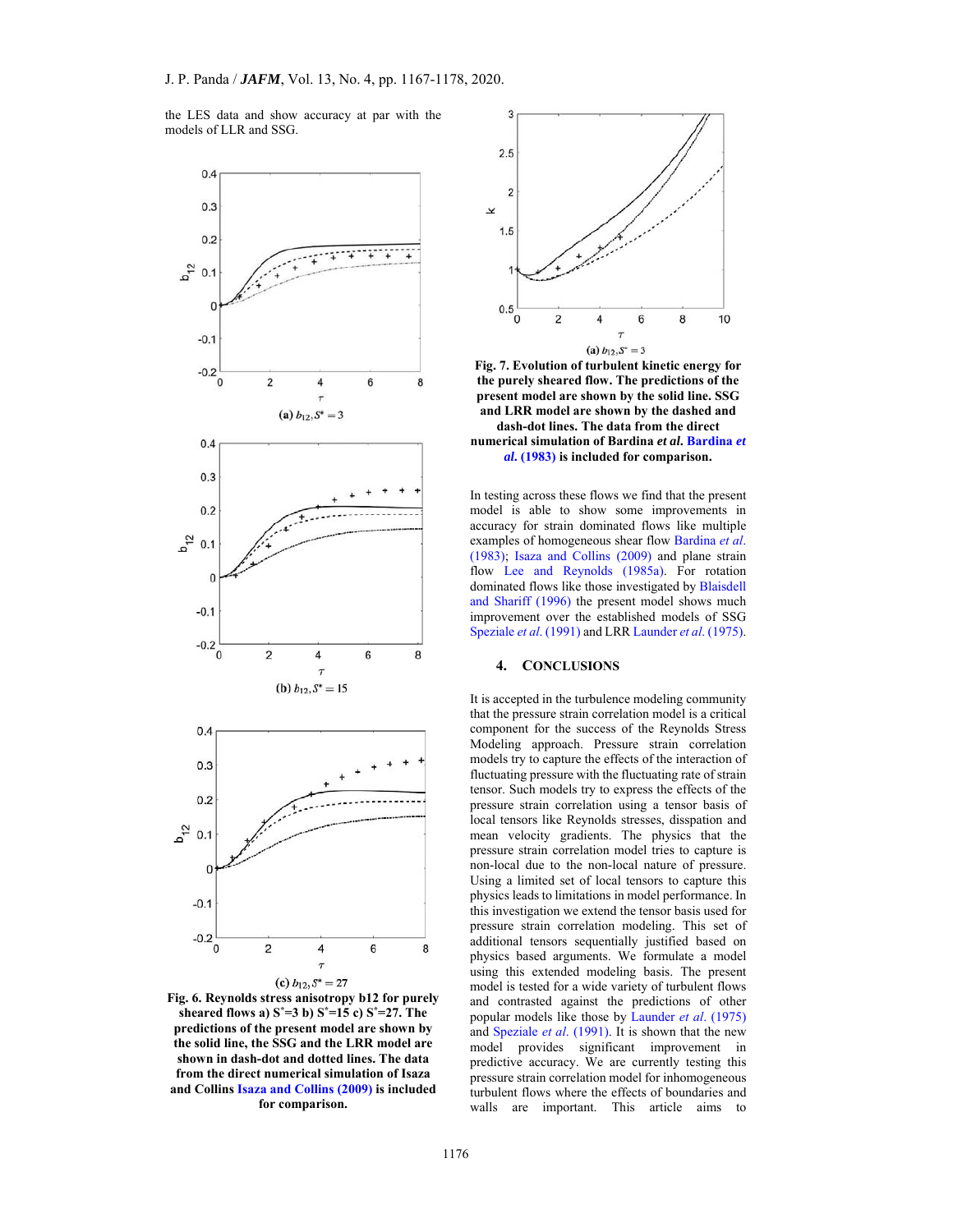communicate the promising performance of this model in homogeneous turbulent flows to the turbulence modeling community.

#### **REFERENCES**

- Al-Omari, M. and L. Rousan (2010). Internal jugular vein morphology and hemodynamics in patients with multiple sclerosis. *Int Angiol* 29(2), 115– 120.
- Bachmann, C., G. Hugo, G. Rosenberg, S. Deutsch, A. Fontaine and J. M. Tarbell (2000). Fluid dynamics of a pediatric ventricular assist device. *Artificial Organs* 24(5), 362–372.
- Bardina, J., J. H. Ferziger and W. C. Reynolds (1983). *Improved turbulence models based on large eddy simulation of homogeneous, incompressible turbulent flows*. Stanford University Technical Reports TF-19, Stanford University, Stanford, CA.
- Blaisdell, G. and K. Shariff (1996). Simulation and modeling of the elliptic streamline flow. *Studying Turbulence Using Numerical Simulation Databases: Proceedings of the 1996 Summer Program*, 443–446.
- Brooks, T. F. and M. A. Marcolini (1986). Airfoil tip vortex formation noise. *AIAA Journal* 24(2), 246–252.
- Cambon, C., L. Jacquin and J. Lubrano (1992). Toward a new reynolds stress model for rotating turbulent flows. *Physics of Fluids A: Fluid Dynamics* 4(4), 812–824.
- Chou, P. Y. (1945). On velocity correlations and the solutions of the equations of turbulent fluctuation. *Quarterly of Applied Mathematics* 3(1), 38–54.
- Crow, S. (1968). Viscoelastic properties of finegrained incompressible turbulence. *Journal of Fluid Mechanics* 33(1), 1–20.
- Devaney, R. (2008). *An introduction to chaotic dynamical systems*. Westview press.
- Durbin, P. A. (2017). Some recent developments in turbulence closure modeling. *Annual Review of Fluid Mechanics.*
- Eisfeld, B., C. Rumsey and V. Togiti (2016). Verification and validation of a secondmoment-closure model. *AIAA Journal* 54, 1524- 1541.
- Govindaraju, S. and P. Saffman (1971). Flow in a turbulent trailing vortex. *The Physics of Fluids* 14(10), 2074–2080.
- Hanjali ć, K. and B. Launder (2011). *Modelling turbulence in engineering and the environment: second-moment routes to closure.* Cambridge university press.
- Isaza, J. C. and L. R. Collins (2009). On the asymptotic behaviour of large-scale turbulence in homogeneous shear flow. *Journal of Fluid*

*Mechanics* 637, 213–239.

- Jakirlić, S. and K. Hanjalić (2002). A new approach to modelling near-wall turbulence energy and stress dissipation. *Journal of Fluid Mechanics* 459, 139–166.
- Jakirlić, S. and R. Maduta (2015). Extending the bounds of steady rans closures: Toward an instability-sensitive Reynolds stress model. *International Journal of Heat and Fluid Flow* 51, 175–194.
- Johansson, A. V. and M. Hallbäck (1994). Modelling of rapid pressurestrain in reynolds-stress closures. *Journal of Fluid Mechanics* 269, 143– 168.
- Jones, W. and P. Musonge (1984). Modelling of scalar transport in homogeneous turbulent flows. *In 4th Symposium on Turbulent Shear Flows*, 17–18.
- Kim, J., P. Moin and R. Moser (1987). Turbulence statistics in fully developed channel flow at low reynolds number. *Journal of Fluid Mechanics* 177, 133–166.
- Klifi, H. and T. Lili (2013). A compressibility correction of the pressure strain correlation model in turbulent flow. *Comptes Rendus Mécanique* 341(7), 567-580.
- Launder, B., G. J. Reece and W. Rodi (1975). Progress in the development of a Reynoldsstress turbulence closure. *Journal of fluid mechanics* 68(3), 537–566.
- Lee, K., V. Venugopal and S. S. Girimaji (2016). Pressure-strain energy redistribution in compressible turbulence: return-to-isotropy versus kinetic-potential energy equipartition. *Physica Scripta* 91(8), 084006.
- Lee, M. and W. Reynolds (1985a). Numerical experiments on the structure of homogeneous turbulence. Technical Report TF-24, Stanford University, Stanford, CA.
- Lee, M. J. and W. Reynolds (1985b). *Numerical experiments on the structure of homogeneous turbulence*. Stanford University Tech. Rep. TF-24.
- Lumley, J. L. and G. R. Newman (1977). The return to isotropy of homogeneous turbulence. *Journal of Fluid Mechanics* 82(1), 161–178.
- Manceau, R. (2015). Recent progress in the development of the elliptic blending Reynoldsstress model. *International Journal of Heat and Fluid Flow* 51, 195–220.
- Mishra, A. A. (2010). *A dynamical systems approach towards modeling the rapid pressure strain correlation*. Master's thesis, Texas A&M University.
- Mishra, A. A. (2014, August). *The art and science in modeling the pressure-velocity interactions*. PhD Thesis, Texas A&M University, College Station, TX.